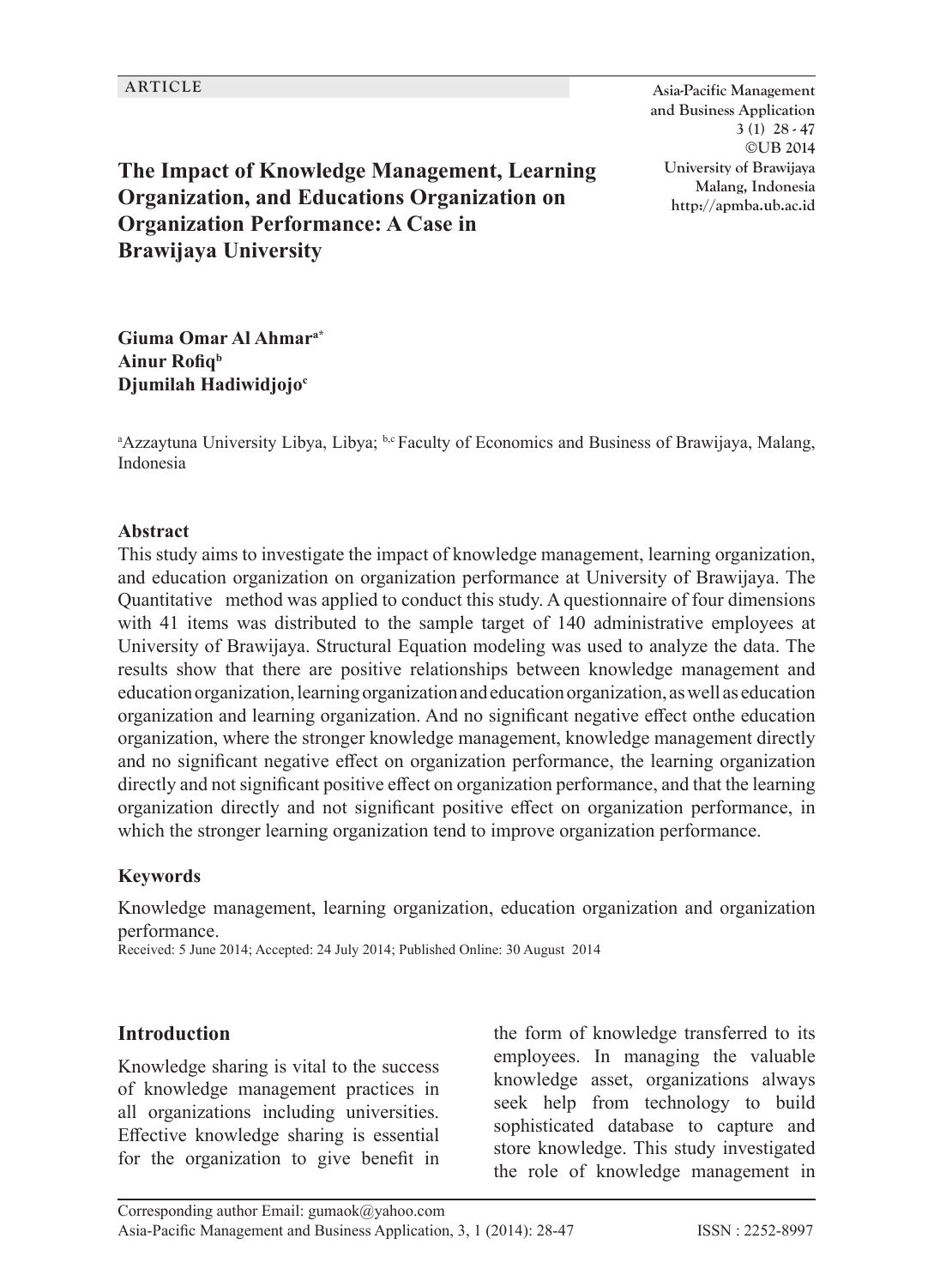enhancing the organizational performance and addressed its relationship with performance improvement. The results revealed that that there is positive correlation between Capture based KM, Learning based KM and organizational performance. (V. Rama Devi1\*, Mrs. P. Lakshmi Narayanamma. 2014).

Knowledge is developed to enhance the dignity of human life, as well as to improve human welfare. The problem is people often have a sense of greed, so it is uncommon to use science to fulfill their own interests even at the expense of others. It causes the abuse of knowledge. Therefore, knowledge should have ethics or codes of ethics of science. In studying ethics of knowledge, a problem of major concern is the issue of utilitarianism. Utilitarianism is the practical value of knowledge usefulness. In the context of utilitarianism, knowledge must be developed in order to give happiness and prosperity of all mankind. Thus, there is a need of having a sense of fairness in the application of knowledge.

Knowledge is a collection of facts that have benefits to human, social, and so on. While basic knowledge is the knowledge of social phenomena that arise and thrive in our environment by understanding facts, concept, or theory. Strictly speaking, basic social knowledge is expected to provide common understanding of the concepts developed to assess symptoms of social order responsiveness, perceptions and reasons.

The knowledge-based role of universities and other higher education institutes give opportunity of the following factors. The knowledge-based society of the 21st century makes the knowledge production which is the main profile of the higher education institutes. Mean while, the production of knowledge expands and leaves fields of production. At the same time, it establishes a tight connection with the actual adaptation and possibilities on direct practices. The need for a lifetime education is connected to the previous phenomena. Need means the basis of a carrier and long term success for the individual. It is a fundamental condition for knowledge production for the organization. However, this latter one requires the expansion of the methodology of education with practice oriented and IT user approaches that can provide distance education.

It is certainly a fact that the modern utilization of university knowledge can become a new valuable asset to market clients. The feedback coming from the relation can be applied to enrich university education and to integrate the cuttingedge knowledge. It is an outstanding importance because the existing of knowledge becomes soon outdated. Therefore the permanent reformation of the university knowledge bases as well as the constant training of the individual are fundamental by following the latest results dealt with society development.

The importance of knowledge as a strategic source of competitive advantage (Appelbaum and Gallagher, 2000; Karma, 2006; Petruzzelli, 2008) has been steadily growing over the past two decades. Such growth has been complemented by the recognition that the ability to learn faster than competitors may be the only source of competitive advantage (De Geus, 1988: 71). Consequently, both researchers and practitioners have found that knowledge management and organizational learning have a significant influence on organizational performance and survival in the current dynamic business environment. Such finding is supported by Cavaleri's (2004:159) postulation that both concepts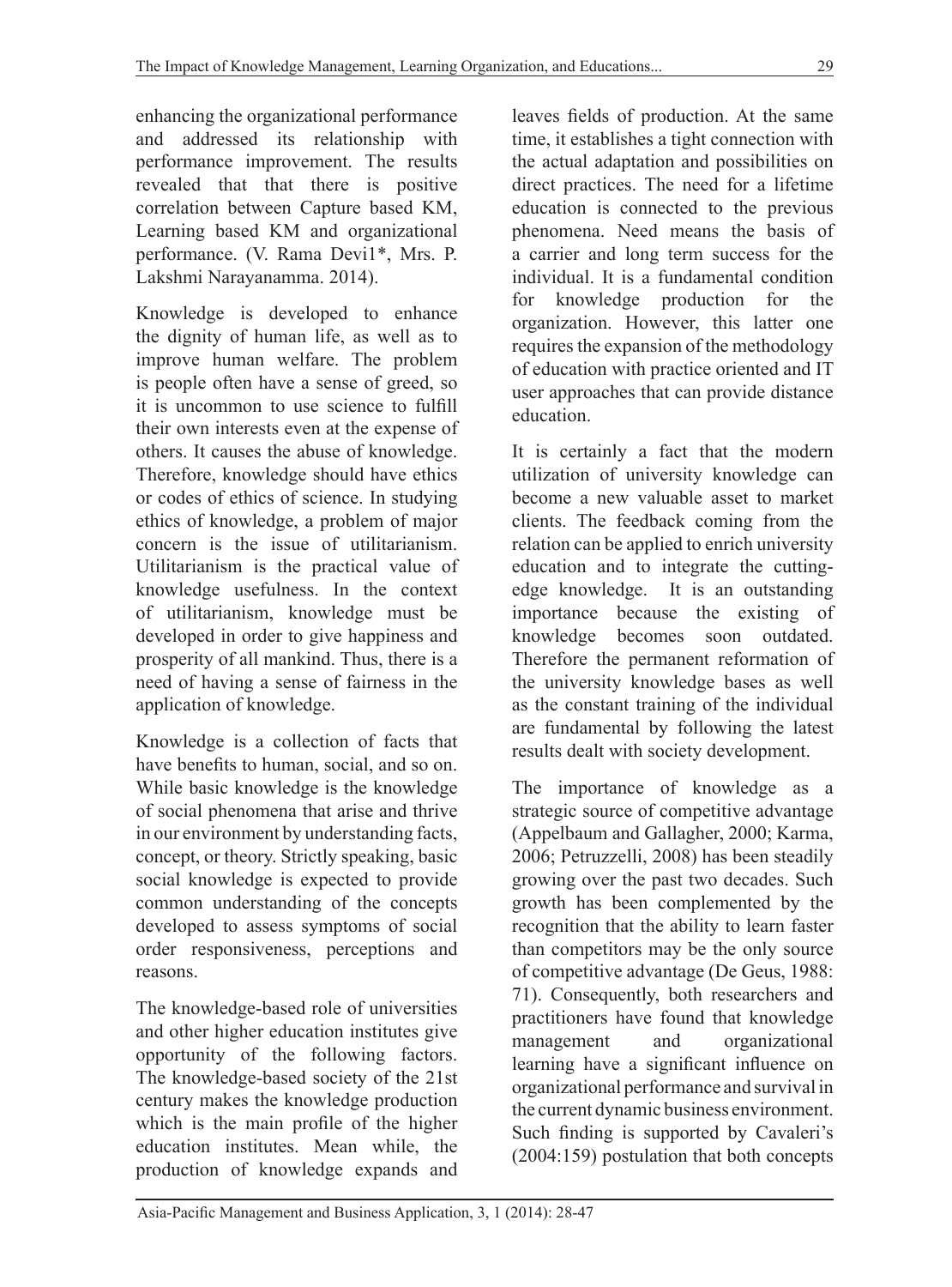"offer the potential to achieve high levels of effectiveness". Whereas it seems clear that both knowledge management and organizational learning are critical to organizational performance as little previous research has been conducted into how such concepts interact with each other to deliver that performance in higher education context in the developing world. Cavaleri (2004:159), indeed, argues that "what is largely unknown is the effect that follows from integrating these two approaches into a unified system". The current research does not, however, focus on how knowledge management and organizational learning influence the performance of organizations, but rather on the nature of interdependence between the two knowledge-based concepts in a higher educational setting in a developing country.

Universities are among the oldest institutions in the world. Until the last century their tasks remained unchanged: education and research. "Recently" a new task is added to this: service to the community, or outreach activities, or knowledge transfer, or research valorization. Not only has this "third task" many names, it also has many faces – old faces and new faces, because of the recent changes in society, from an information society into a knowledge society.

A knowledge society creates shares and uses knowledge for the prosperity and well-being of its people. In such a society universities operate. Traditionally speaking the role of a university is to create knowledge, but it has lost its prerogative as the sole contributor to knowledge production and to share knowledge via education. The use of knowledge is, traditionally, the prerogative of industry – and that has changed too. Universities face new challenges and opportunities

of in the knowledge society. There are several, just to name some of them. There is a growing competition for students between universities; not all universities are the same and not at every university has the same emphasis. There is a need to increase the amount of external funding for all university tasks, e.g. curriculum reform toward competencies instead of "just" knowledge there is a general expectation that universities contribute to the innovation system and processes on regional, national and international levels; Universities are seen as the incubators for entrepreneurship and disruptive innovation (often referred to as commercializing research results and/or research valorization).

As one significant producer of knowledge universities are also in centre of innovation systems, but there are also many other large producers of knowledge like for example large global firms. Also small firms, particularly knowledge intensive ones, are considered to be important actors in innovation networks as well, just as consultants and private research organizations have their role. For universities the question in not only how to create usable research knowledge or find the needed knowledge, but how to become a partner and act in dynamic innovation networks and how to combine knowledge from several sources and co-create it with other organizations to contribute into innovations of industry and society as whole.

All over the world, universities play a vital role for active participation in the knowledge societies which ultimately leads towards faster economic growth. Because universities in many country develop human capital (students) for not only better contribution in different professions but in society as whole.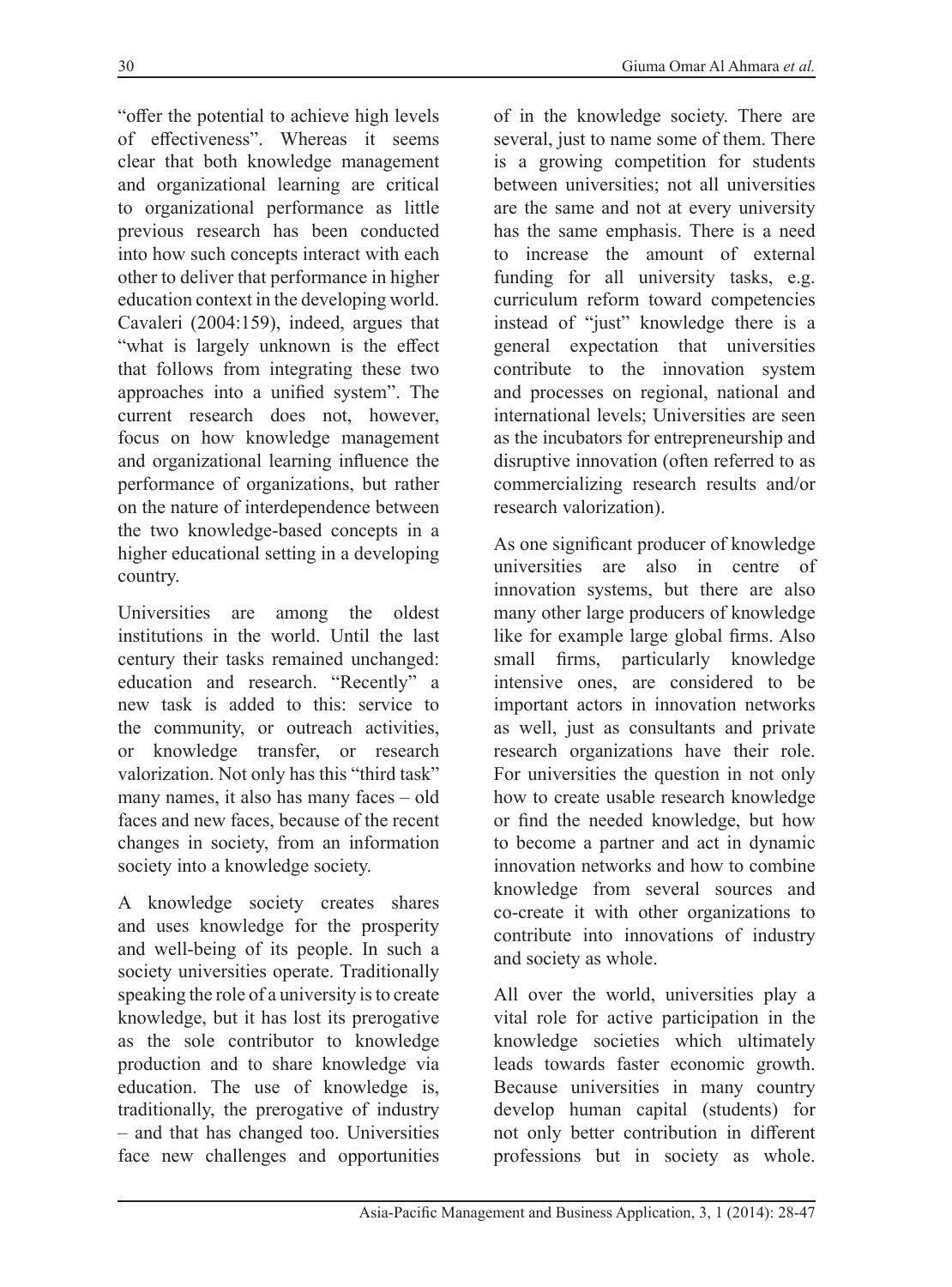They are responsible for successful development of an open and democratic civil society, universities where they give their students deep insight of specific subject knowledge; they also provide the social norms of communication and interaction. A quality education providing institute has always proven to be a model for modern civil society.

Although universities are always run by both teaching faculty and administrative staffs yet the major responsibility of developing students as professionals comes in teacher's hand. To achieve world class standards, effective performance management of university teachers has always become major concern in any university. A sustainable and progressive<br>performance evaluation mechanism performance evaluation mechanism for teaching faculty of the universities ultimately benefits major stakeholders who are students in terms of enhancement of employment opportunities, improvement of education and training of upcoming human capital, flourishing the learning environment and enriches academic and intellectual knowledge management of university as a whole. Quality of higher education in universities cannot be achieved without continuous assessment and improvement of teacher's performance.

A teacher's primary task or generally known function is teaching, which itself is not an easy task. It involves student learning, creating context in which they learn, and providing feedback on their strengths and weaknesses in a positive and encouraging manner. In this modern age teacher is not only supposed to do teaching but also many other tasks. Today's world of knowledge where explosion and information flood is everywhere, university teacher has to be an active learner and an organizer of

knowledge. Now university teachers are responsible for creating knowledge through research, get it published in journals, making interrelation between academic and professional world in order to share ideas and advancement of knowledge, review and update curriculum and create its relevancy with practical field. They are also expected to offer mentoring for his junior faculty members. Their research skills should be as much polished which not only help them in their research but also their students and peers for undertaking required research initiatives. By achieving these tasks university teachers can develop their students for taking active participation in administration and governance with considerable knowledge of relevant theory and context. This matrix of tasks for university teachers makes their job more demanding, changing, growing and creative. Thus, professional development of university teachers requires an effective performance evaluation system throughout their professional career, by which teachers not only informed by the fact that what they are expected to do, but also what resources they have to achieve their tasks and how their performance will be evaluated.

Vera and Crossan (2012) show that knowledge and learning are linked in a circular relationship. Learning is the process through which knowledge is created and developed. Current knowledge impacts future learning. Then the co-alignment between a firm's learning/knowledge strategy and its business strategy positively moderates the relationship between leaning/knowledge and performance. Liao and Wu (2009) find the influence of the firm's knowledge management to organizational performance is significant. Then the positive influence of knowledge management to organizational learning is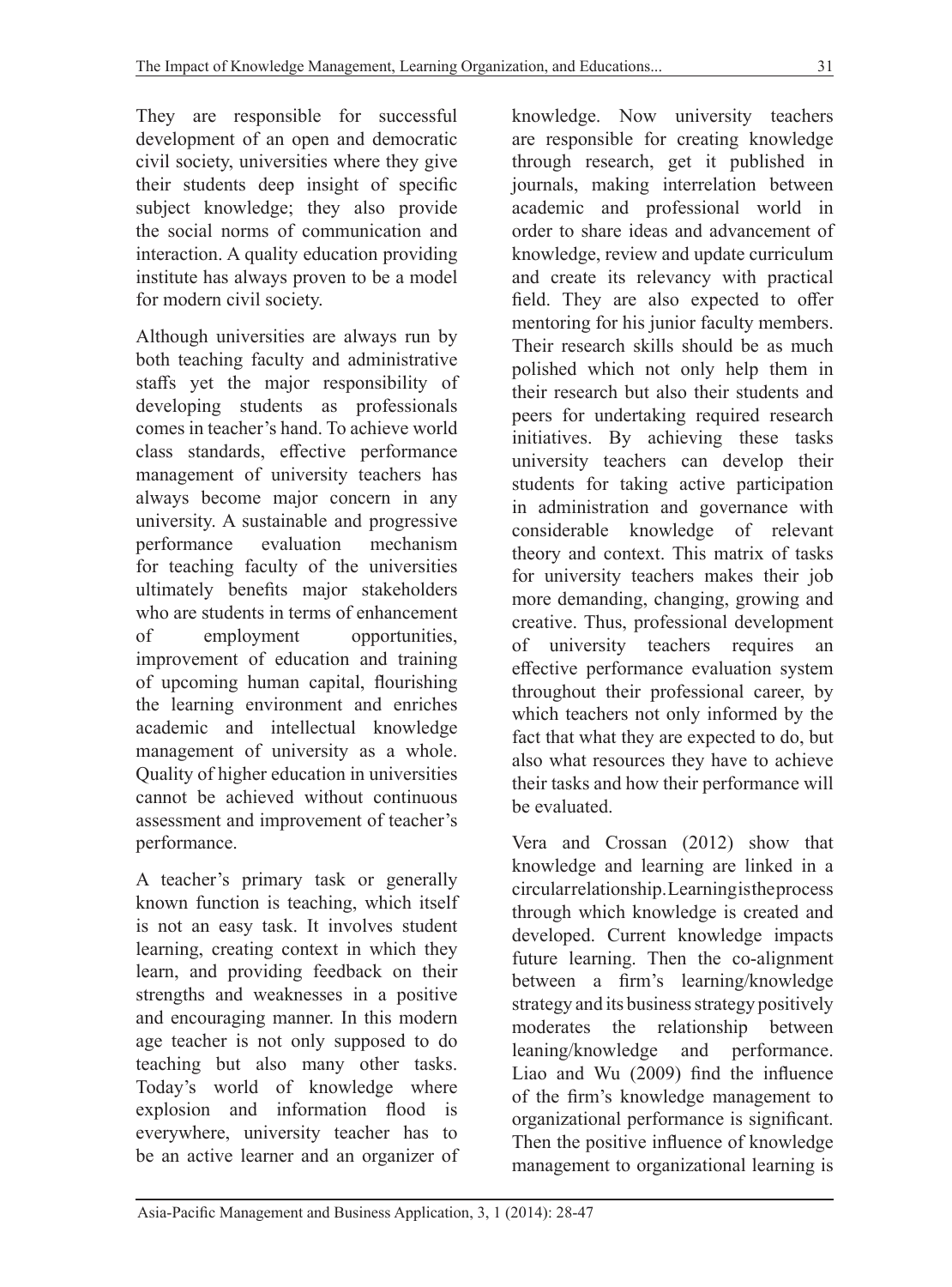also supported by their findings. While they have expected to find a positive relationship between the firm's organizational learning and its organizational performance. The findings yield a non-significant relationship between these two constructs. In the model, financial performance, marketing performance, and partnership performance are included in organizational performance. They test the path between organization learning and three dimensions of each organizational performance. The path between organization learning and partnership performance is significant positive. But the path between organisation learning and financial performance and marketing performance are non-significant positive. Therefore, the findings partially support the relationship between the firm's organisation learning and its organizational performance.

Furthermore, a study conducted by Fattahiyan et al. (2013) presents that some knowledge resources (e.g. organizational structure, knowledge application) are directly related to organizational performance, while others (e.g. technology, knowledge conversion), though important preconditions for knowledge management, are not directly related to organizational performance. Moreover, Rong Du et al. (2007) finds that there are contingent factors influencing the relationship between knowledge sharing and performance. First, integration of activities is the most important factor, which mediates the knowledge sharingperformance relationship. Second, structure of organization is another important contingency, which moderates the relationship between knowledge sharing and performance. Third, characteristic of top management team is a contingent factor that interacts with knowledge sharing. While, environmental munificence depends on knowledge sharing when influencing performance.

Birasnav (2014) indicates that transformational leadership has strong and positive effects on KM process and organizational performance after controlling for the effects of transactional leadership. Further, knowledge management process partially mediates the relationship between transformational leadership and organizational performance after controlling for the effects of transactional leadership. Implications and directions for future research are also discussed.by Liu (2011). Among these CSFs, support from senior managers, corporate vision, reengineering of corporate flows and project management, selection of appropriate consulting firms and software suppliers, the identification of suitable employees to take part in enterprise resource planning introduction, proper training and education programs have positive influences on management performance. In the multiple regression analysis, all of the individual constructs are positively and significantly correlated. Tseng (2014) shows that knowledge management capabilities (KMC) has a positive influence on corporate performance, while SRM is the partial intervening variable between KMC and corporate performance.

Fattahiyan et al. (2013) indicate that there is a meaningful relationship (about 99%) between different kinds of organizational knowledge strategy and six dimensions of knowledge Management. Furthermore, Jamalzadeh (2012) show that there is a positive and meaningful relationship between knowledge management's elements and organizational learning. In addition, Ghorbani et al. (2011) clearly show that there is a meaningful relation between organizational structure dimensions and knowledge management. Therefore, there is a relation between organizational formality and knowledge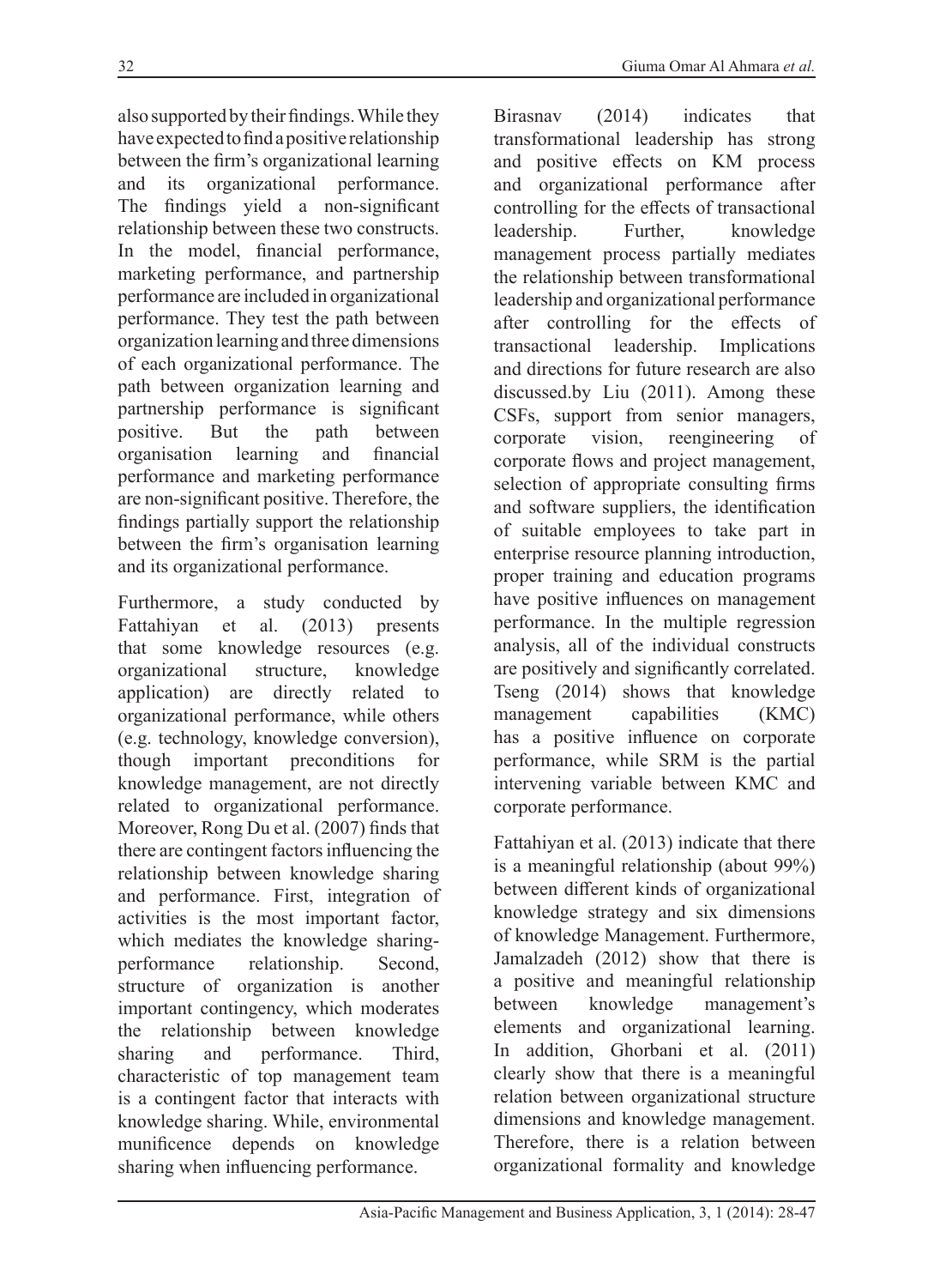management. Moreover, there is a relation between organizational focus and knowledge management. The last recognized result was the relation between organizational complexity and knowledge management. Qawasmeh and Al-Omari (2013) find a positive correlation exists among the seven learning organization dimensions as well as organizational performance

The focus of this study is the fact that the convergence of knowledge management and organizational learning has been taken for granted in the relevant literature, with the exact nature of the interdependence of the concepts which have not been yet clearly understood. In addition, previous research into the concepts has mainly focused on business enterprises, rather than on a sector like higher education. Relatively few studies have focused on knowledge management in the higher education sector in the context of a developing country (Kumar and Idris, 2006). Accordingly, an empirical study which is aimed at determining the interdependence of knowledge management, organizational learning, educational organization, and organizational performance within the context of a higher education setting has been deemed necessary, resulting in the current study.

This study was conducted on the administrative staffs in Brawijaya University in Indonesia in which samples were taken by distributing the questionnaire to them. This university was taken as the place where the research was conducted since this university has capabilities to carry out the study and link relationships with universities at home and abroad and the establishment of scientific conferences, seminars and hosting researchers available from foreign universities, and are available in which

the administrative systems for the flow of knowledge democratic climate between managers and employees and dominated this makes it easier for the researcher conducting the study at this university.

## **Review of Related Literature and Conceptual Model**

#### **Knowledge Management and Organizational Learning**

The linkage between knowledge management and organizational learning calls for examination, especially in line with such an issue being the key concern of the present study. Pasteur, Petit and Schagan (2006) argue that, though the ultimate objective ofknowledge management and organizational learning might be quite similar, the paths and methods by means of which to achieve such objectives vary greatly in both thinking and practice. The application of different strategies in each intervention might explain why a number of knowledge management initiatives and organizational learning strategies undertaken in organizations over the past two decades have failed to deliver the desired results. Whereas reference to the concept of organizational learning first appeared in the 1960s, becoming more common in the 1980s (Argyris and Schön, 1978), concern with knowledge management only emerged in the 1990s (Pasteur et al., 2006). If both knowledge management and organizational learning have essentially the same objectives, as the latter researchers propose, the field of knowledge management would not have attracted so much attention during the past few decades.

Some authors, such as Wiig et al. (1997), consider organizational learning to be a knowledge management strategy; whereas others assert that knowledge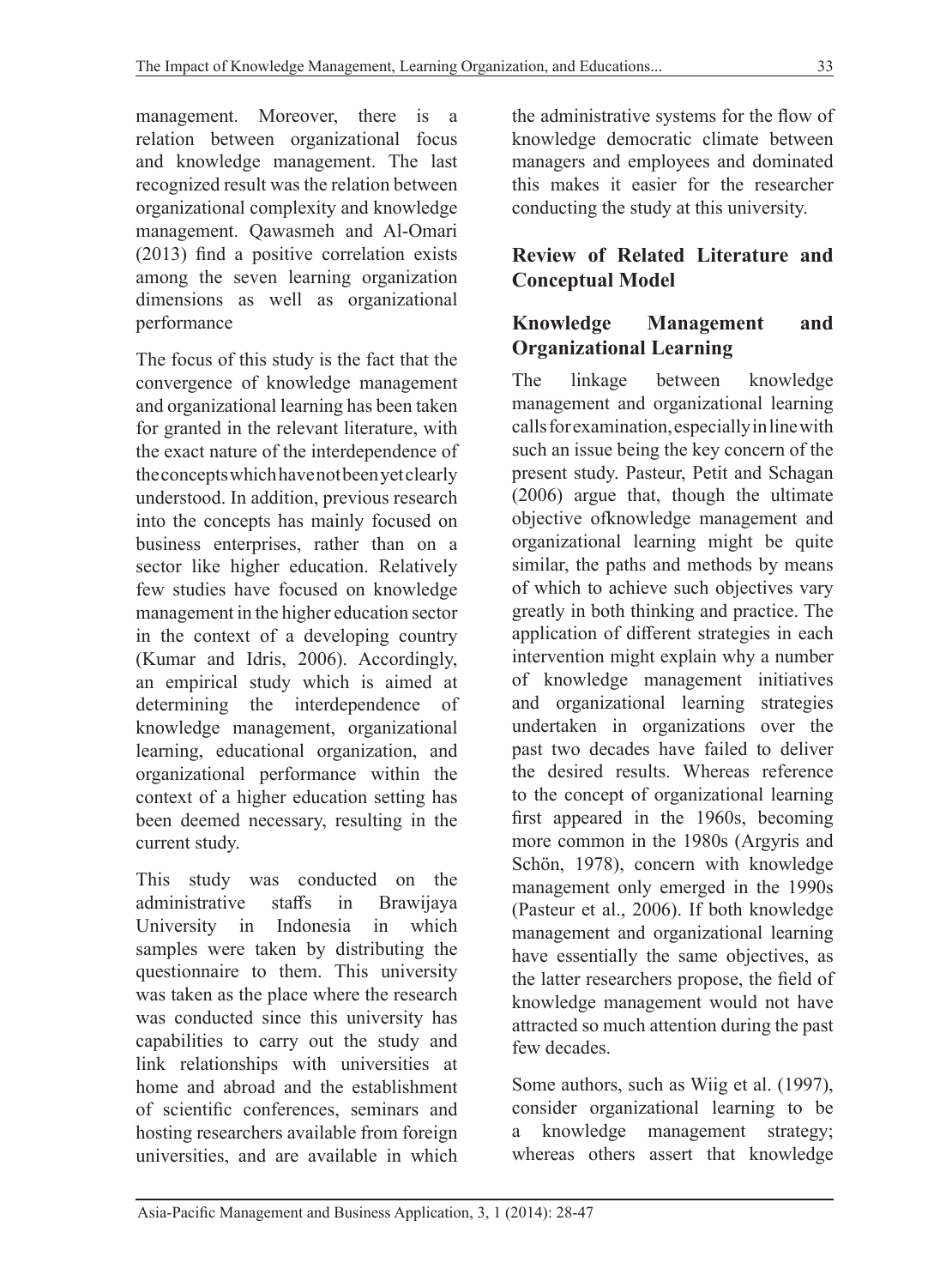management is an implementation strategy for organizational learning. Other authors, such as Vera and Crossan (2003), confuse the issue still further by arguing that practitioners are the main promoters of knowledge management, whereas organizational learning is concerned with the process of knowing, and is, therefore, theoretically oriented. Such a view is supported by such writers as Easterby-Smith and Lyles (2003), as is explained later.

Essentially, organizations can only be competitive if they "continuously learn and upgrade their knowledge assets in order to respond to the changing environment" (Appelbaum and Gallagher, 2000: 40). Such continuous learning and upgrading requires that those organizations which are in pursuit of a competitive advantage should implement knowledge management initiatives and pursue strategies that will make them learning organizations, thus underpinning the interconnection between the two strategies.

In terms of Fiol's (1994) perspective, organizational learning is considered to be a process of achieving changes in states of knowledge. Such learning involves the following processes:

- 1) knowledge acquisition.
- 2) knowledge dissemination.
- 3) knowledge creation and refinement; and
- 4) knowledge implementation.

Arguing along similar lines, Huber (1991: 90) stresses that organizational learning consists of the following four constructs:

- 1) knowledge acquisition.
- 2) information distribution.
- 3) information interpretation; and
- 4) organizational memory.

Knowledge acquisition can be seen as a process by means of which knowledge is obtained, whereas information distribution is defined as a process by means of whichinformation from different sources is shared, in such a way as to lead to the development of new information and understanding. In contrast, information interpretation consists of sharing a common understanding regarding information in an organization.

Organizational memory refers to the means by which knowledge is stored. Huber (1991) acknowledges having used the concepts of 'knowledge' and 'information' interchangeably, so that, according to his outlook, whatever pertains to information features also pertains to knowledge.

The current study draws meaningful inferences from Huber's (1991) framework, in terms of which the present researcher infers that the organizational learning process constitutes knowledge acquisition, information interpretation, information distribution and organizational memory. In addition, the study draws lessons from Lyles' (1988) finding that organizations learn when there is a change in their state of knowledge, which occurs by means of knowledge acquisition, dissemination, creation, refinement and implementation. When the perspectives of Huber (1991) and Lyles (1988) are contrasted with that of Davenport and Prusak (1998) and Filius et al. (2000), the interrelationship between organizational learning and knowledge management can clearly be seen.

Davenport and Prusak (1998) discuss understanding knowledge requirements, creating new knowledge, integrating knowledge created externally, applying existing knowledge, and reusing knowledge, whereas Filius et al. (2000) focus on knowledge acquisition, documentation, transfer, creation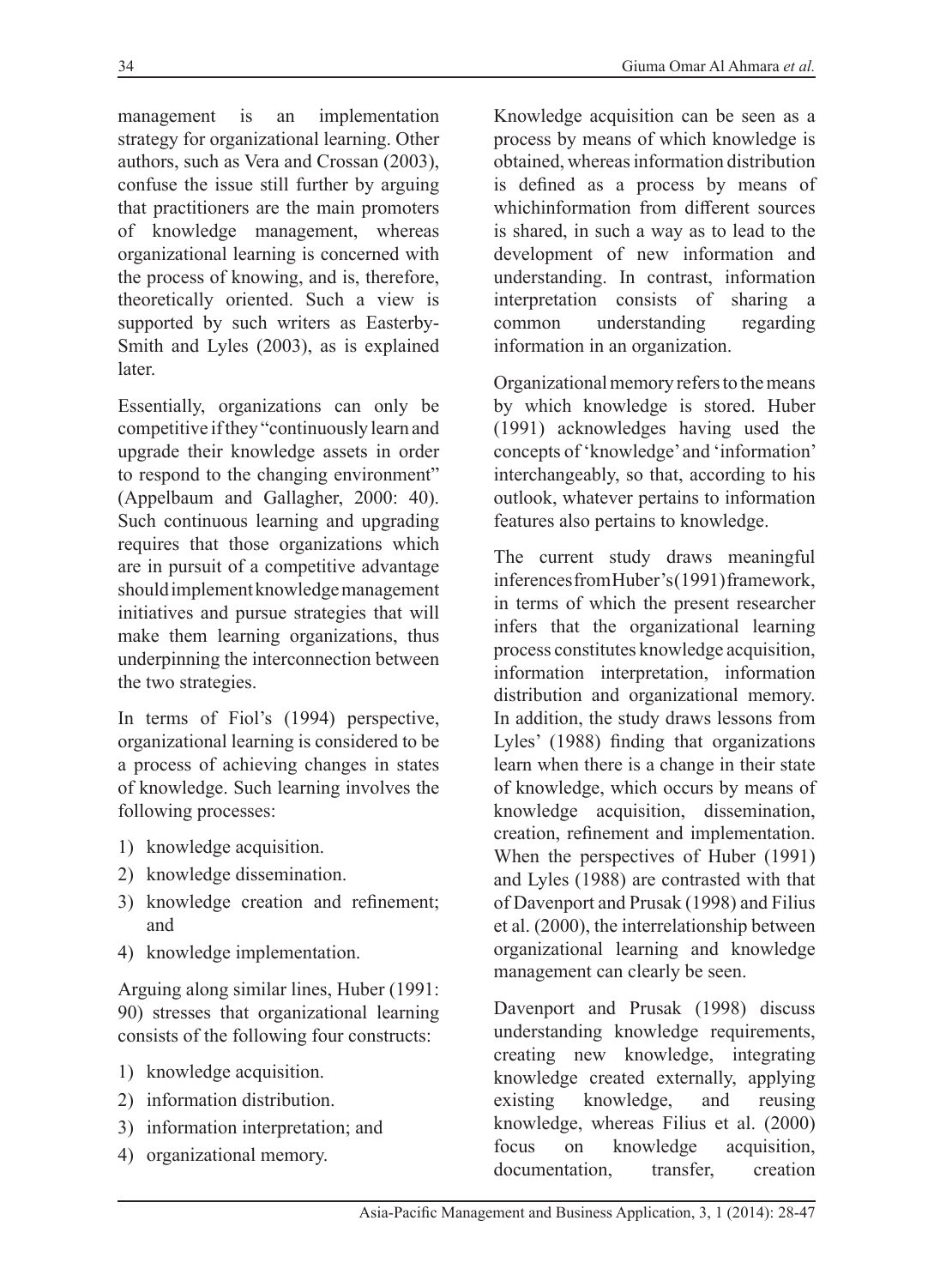and application. Such an apparent interconnection of organizational learning perspectives with the processes of knowledge management demands empirical investigation.

H.1. Knowledge management positively influences learning organization at faculties in Brawijaya University.

#### **Knowledge Management in Bigher Education Institutions**

Knowledge management has its origins in the corporate business world and consultancy firms, which recognised the central significance of intellectual capital to the success of their businesses. Rowley (2000: 325) argues that higher education institutions are in the knowledge business, since they are involved in knowledge creation, knowledge dissemination and learning. Kidwell, Linde and Johnson (2000), who stress that using knowledge management techniques and technologies in higher education institutions is as vital as it is in the corporate sector, identify some of the benefits which might accrue to higher education institutions if they apply knowledge management techniques. Such benefits include enhanced decisionmaking capabilities, reduced production cycle development (such as curriculum development and research), and improved academic and administrative services and related costs. According to Davenport and Prusak (1998), knowledge management is concerned with the exploitation and development of the knowledge assets of an organization, with the view to further organizational objectives. In view of such thinking, therefore, higher education institutions, whose main preoccupation is to ensure that knowledge is shared among lecturers, researchers and students, should be the leading advocates of knowledge management, as their

objectives so clearly fall within the realm of knowledge management. According to Rowley (2000: 329), "higher education institutions have significant level of knowledge management activities, and it is important to recognize these, and use them as a foundation for further development, rather than invent a whole new paradigm". The need for effective knowledge management practices in higher education institutions cannot be over-emphasised. Higher education institutions operate in a knowledge-bound context within a global context, in which both increased competition for students and funding, as well as the need to offer best-quality education to clients set the parameters for knowledge management. Such a scenario, coupled with the need to obtain sufficiently high international ratings as academic institutions, dictates that higher education institutions manage their knowledge resources better than they did in the past, or else risk becoming irrelevant. The 2002 World Bank report titled Constructing Knowledge Societies: New Challenges for Tertiary Education, indicates two central issues which underline the importance of knowledge management in higher education. Firstly, tertiary education is necessary for effective creation, dissemination, and application of knowledge, as well as for building technical and professional capacity. Secondly, both developing countries, as well as those which are in transition, are at risk of being further marginalised in a highly competitive world economy, as their tertiary education systems are not adequately prepared to capitalise on the creation and use of knowledge. In support of such findings, Kumar and Idris (2006:96) argue that most higher education institutions have come to realise that to meet unprecedented demands of knowledge and other ever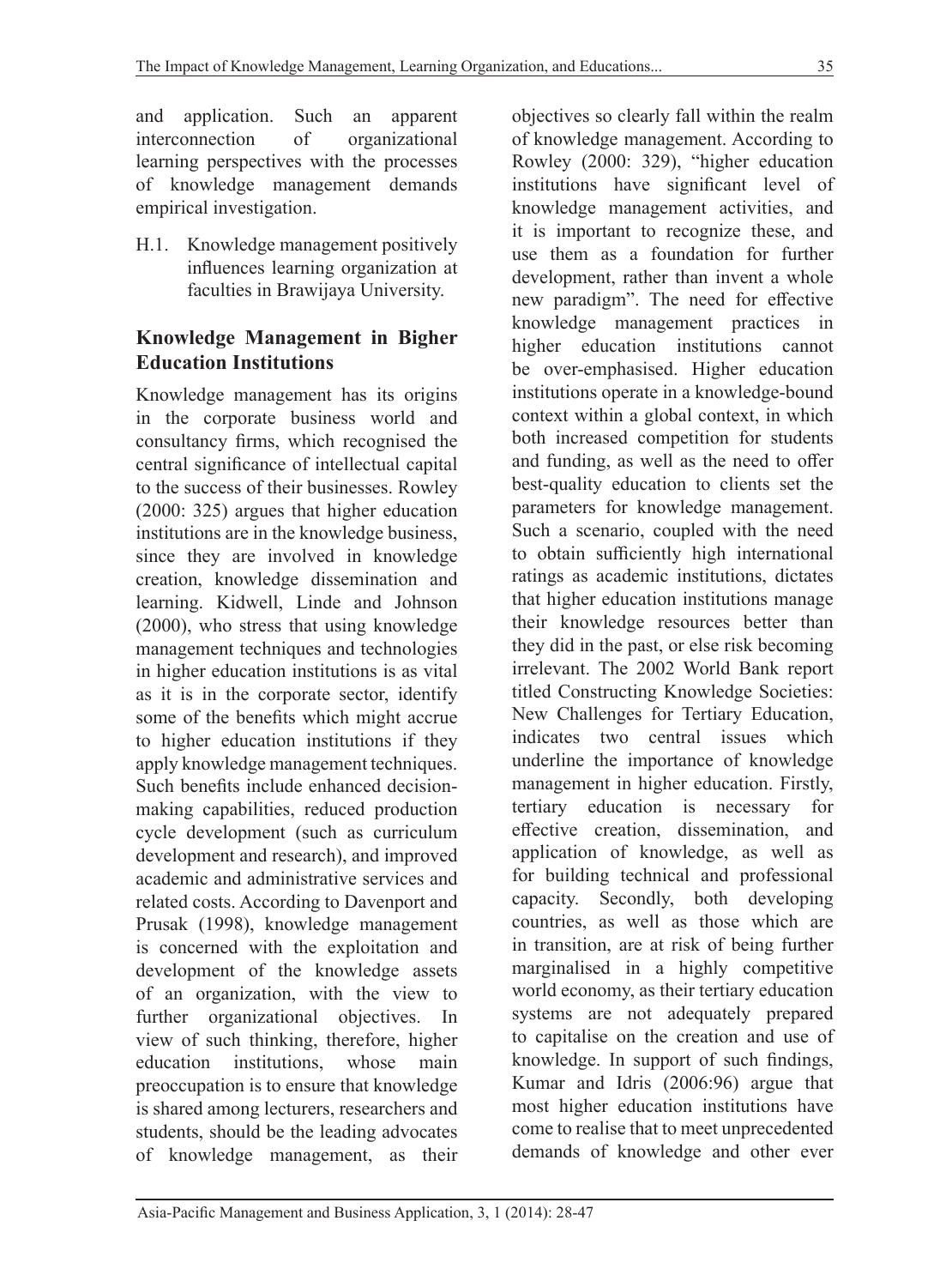changing educational needs of a globally competitive society, they must manage their knowledge better. Such improved management of their resources will only be possible if knowledge management is placed high on the agenda of higher education institutions. Higher education institutions, undoubtedly, have significant opportunities for applying knowledge management practices to support every part of their mission, whether it be in training, research or consultancy work. As Kidwell et al. (2000:33) observe that knowledge management should not be treated as a new idea to higher education institutions; rather it is the main reason of their existence.

H.2. Knowledge management positively influences education organization at faculties in Brawijaya University.

#### **Mohammad Jamalzadeh (2013)**

Jamalzadeh was done with their research in 2012 with title "The Relationship between Knowledge Management and Learning Organization of Faculty Members at Islamic Azad University, Shiraz Branch in Academic year (2010- 2011)". This research investigate the relationship between knowledge management of the faculty members of the Islamic Azad university, Shiraz Branch and organizational Learning. For this purpose the researchers used two kinds of questionnaires, namely, knowledge management suggested by Bokoteiz and William (1999) and the validity and Reliability of the questionnaire was calculated by the Researchers and the Result was acceptable according to Cronbach alpha and the correlation coefficient was about 74% and the second questionnaire was organizational Leaning proposed by Anona Armestrong and Patrick fouly (1988). This questionnaire also showed

acceptable reliability and validity. The Researchers Analyzed the Relationship between all elements of knowledge management (Knowledge achievement, Knowledge application, Knowledge evaluation, Knowledge creation, and confirmation) and organizational learning. The statistical population of this Research was 261 members from which 155 were participated and 140 ones totally answered the questionnaires' items. In both, inferential and descriptive statistics were used in this research. The Results show that there is a positive and meaningful Relationship between knowledge management's elements and organizational learning. Base on the research method and the nature of the study, the present research is descriptive kind of correlation and also the Person correlation was used.

H.3. Knowledge management positively influences organization performance at faculties in Brawijaya University.

# **The Relationship between Learning Organization and Education Organization**

What is a relationship, and what special qualities are present in social pedagogy and informal education? We suggest that the focus on learning, mutuality and the emotional bond between people are important features of the sorts of relationships that social pedagogues and informal educators are involved in.

There is, and has been, a lot of talk about relationship in community learning and development youth work and informal education. Two themes emerge with some regularity. These are education for relationship. The ability to develop good and satisfying interpersonal relationships is seen as the main, or a major reason for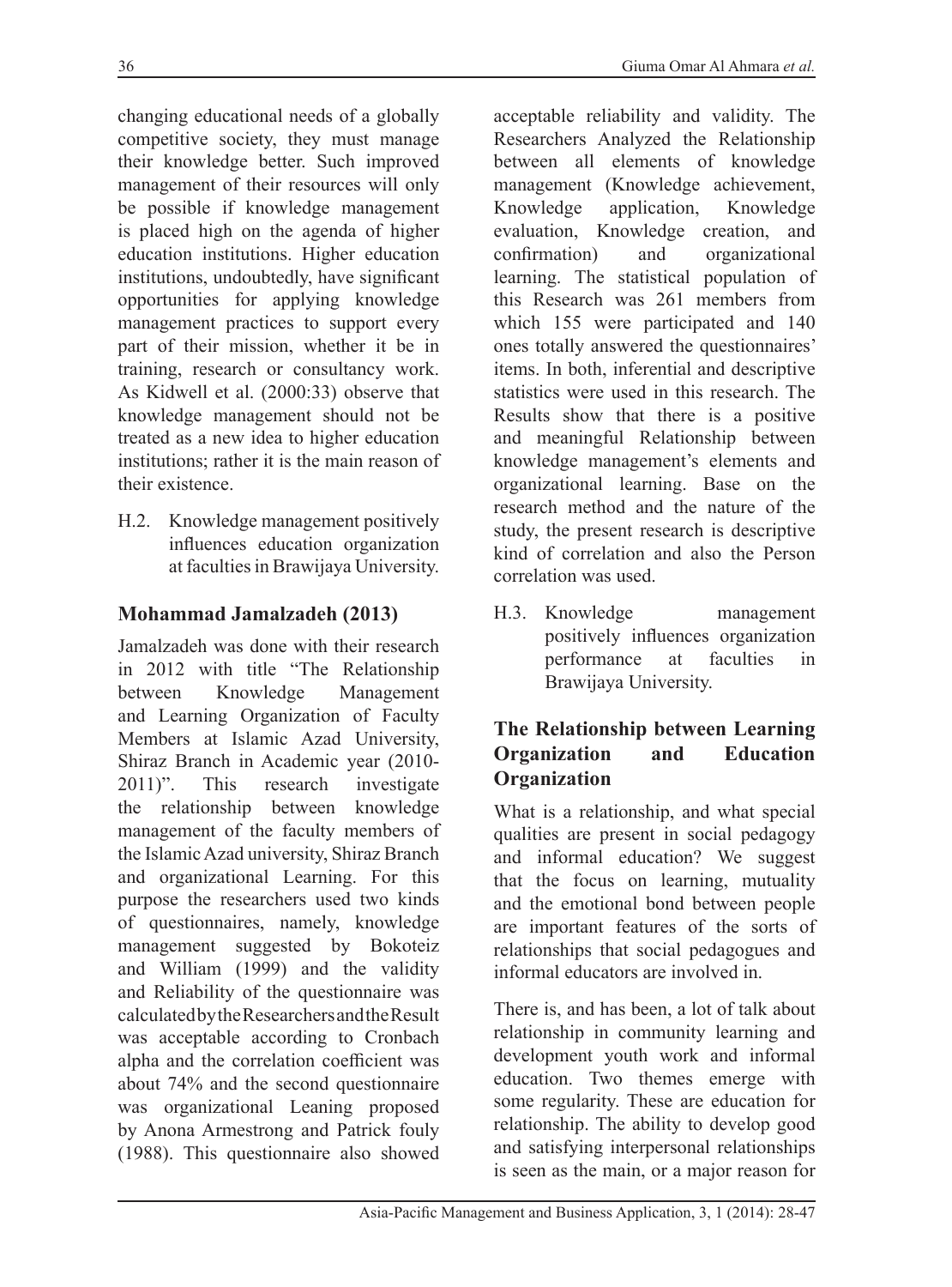fostering learning. This has been one of the main themes lying behind many informal educators concern with social education.

Education through relationship. Our relationships are a fundamental source of learning. By paying attention to the nature of the relationship between educators and learners, it is argued, we can make a significant difference. In particular, the quality of the relationship deeply influences the hopefulness required to remain curious and open to new experiences, and the capacity to see connections and discover meanings (Salzberger-Wittenberg et al. 1983: ix).

Here we are going to explore what we mean by 'relationship', some particular features of the relationships between Learning Organization and Education Organization.

- H.4. Learning organization positively influences education organization at faculties in Brawijaya University.
- H.5. Education organization positively influences learning organization at faculties in Brawijaya University.

## **The Relationship between Learning Organization and Organization Performance**

Shu-hsien Liao and Chi-chuan Wu (2009) mention all hypothesis showing the influence of the firm's knowledge management to organizational performance (H1) which is significant. Then the positive influence of knowledge management to organizational learning (H2) is also supported by their findings. While they have expected to find a positive relationship between the firm's organizational learning and its organizational performance (H3), their findings yield a non-significant relationship between these two constructs. In our model, financial performance, marketing performance, and partnership performance are included into organizational performance. This study tries to find the reason why H3 is non-significant supported by our data. They test the path between OL and three dimensions of organizational performance each. The path between OL and partnership performance is significant positive. But the path between OL and financial performance and marketing performance are non-significant positive. Therefore, the findings partially support the relationship between the firm's OL and its organizational performance (H3). Under this path analysis, we test the mediation effect of OL. The results of path analysis indicate an adequate fit: GFI=0.98, AGFI=0.96, RMSEA=0.017, NFI=0.98 and CFI=0.99. OL plays a complete mediation role between OL and partnership performance in our model. Norashikin Husseina (2014), learning organization culture have direct effects on organizational performance and organizational innovation, potentially leads to long-term organizational success. Farid M. Qawasmeh, Ziad S. Al-Omari (2013), state a positive statistical correlation exists among the seven learning organization dimensions as well as a positive statistical correlation with organizational performance.

H.6. Learning organization positively influences organization performance at faculties in Brawijaya University.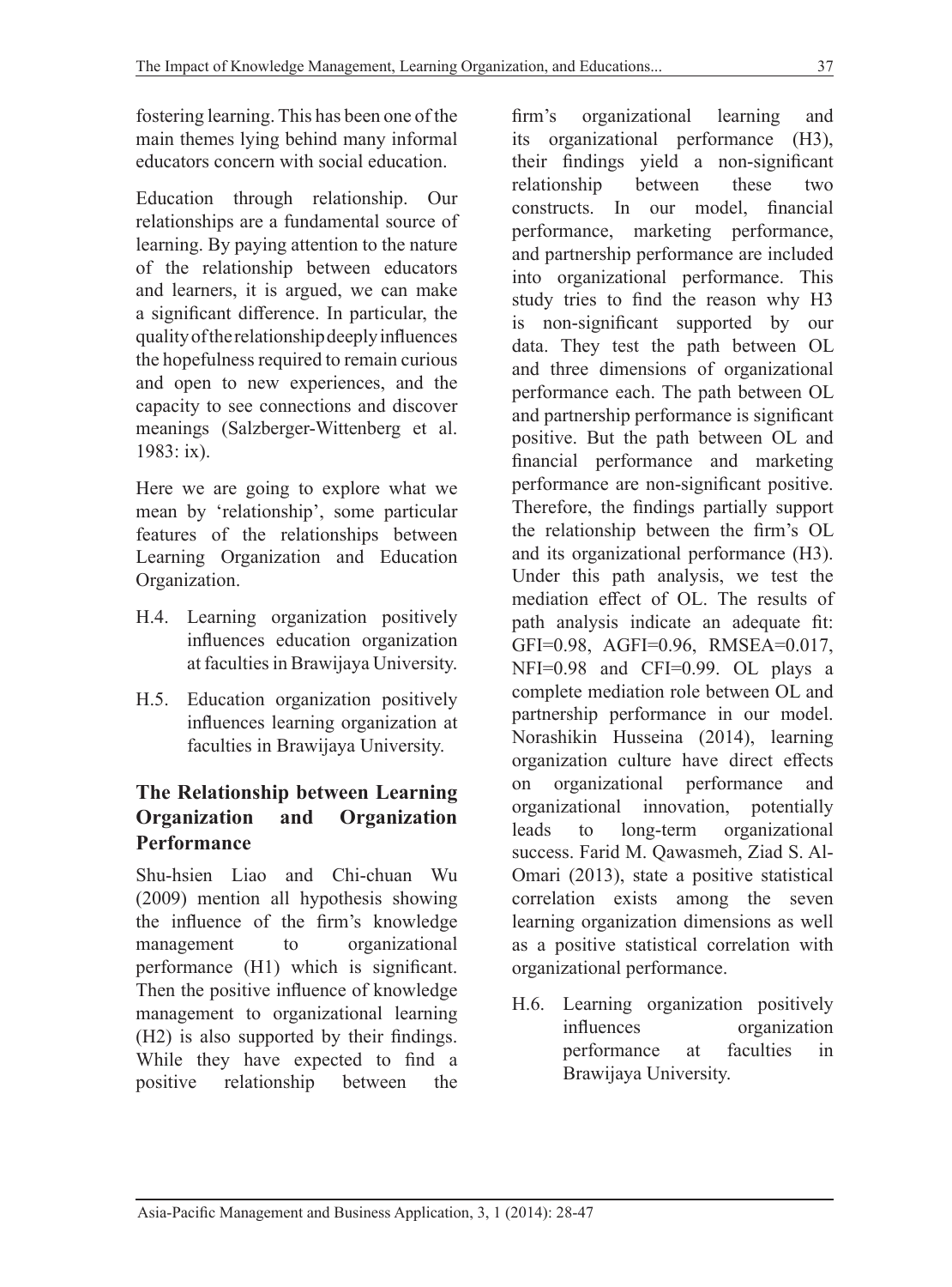#### **Education Organization Functions (DR Y. A. FASASI 2011)**

Planning: This is a process of decisionmaking in advance on activities to be performed, workers to be involved and materials to be utilized in an organization. It also implies decision-making on when and how actions are to be taken. In planning, the manager looks into the future and makes necessary preparations for discharge of his responsibilities. The ultimate is to achieve educational objectives effectively. Hence, rational decisions are made on actions to be taken so that resources will be judiciously utilized, and maximum benefits would be attained.

Controlling: A process of ensuring that educational activities are conducted as already planned. It involves regulating, curbing and checking the excesses of members of the organization, so that things are done in accordance with established rules. Supervision, budgeting, records keeping, periodic meetings, informal discussions and evaluation, constitute different aspects of control mechanism in educational institutions.

Organizing: This is the process of arranging human and material elements appropriately to specific function and position. It also implies identification of jobs within an educational organization, classification of jobs and assignment of employee to specific jobs. Organizing as a managerial function could facilitate a structure and a hierarchy of authority for effective administration.

Staffing: This is an aspect of personnel services which includes supplying, training and motivating the teaching and non-teaching staff. It is meant to ensure that a right employee occupies a right post.

It focuses on the workers' recruitment, welfare and retirement.

Leading: This refers to an act of influencing employees in a manner that they will work towards the achievement of organizational goals. The manager as a leader serves as a link between the workers and the organizational goals. Using an effective channel of communication, he guides, motivates and directs the workers, so that the organizational goals will be realized.

Co-coordinating: This is the process of conducting works in different departments, sections and units at the same time without one disturbing another. It is also a process of ensuring that different groups of workers in the educational organization utilize the same facilities at different times without one clashing or conflicting with another. The manager harmonizes all activities and channels them towards desired outcome.

Directing: Tailoring workers' activities towards organizational goals. The manager must make and implement decisions which will assist in tailoring workers' personal objectives towards those of the educational organization. There should be no deviation between workers' efforts and organizational expectations. Otherwise, the organization will fail to achieve its objectives. This will have adverse effects on the organization and subsequently on its members.

H.7. Education organization positively influences organization performance at Faculties in Brawijaya University.

Based on the explanation above, this study is regarded as important to conduct. The concept of this study can be seen in the Figure 1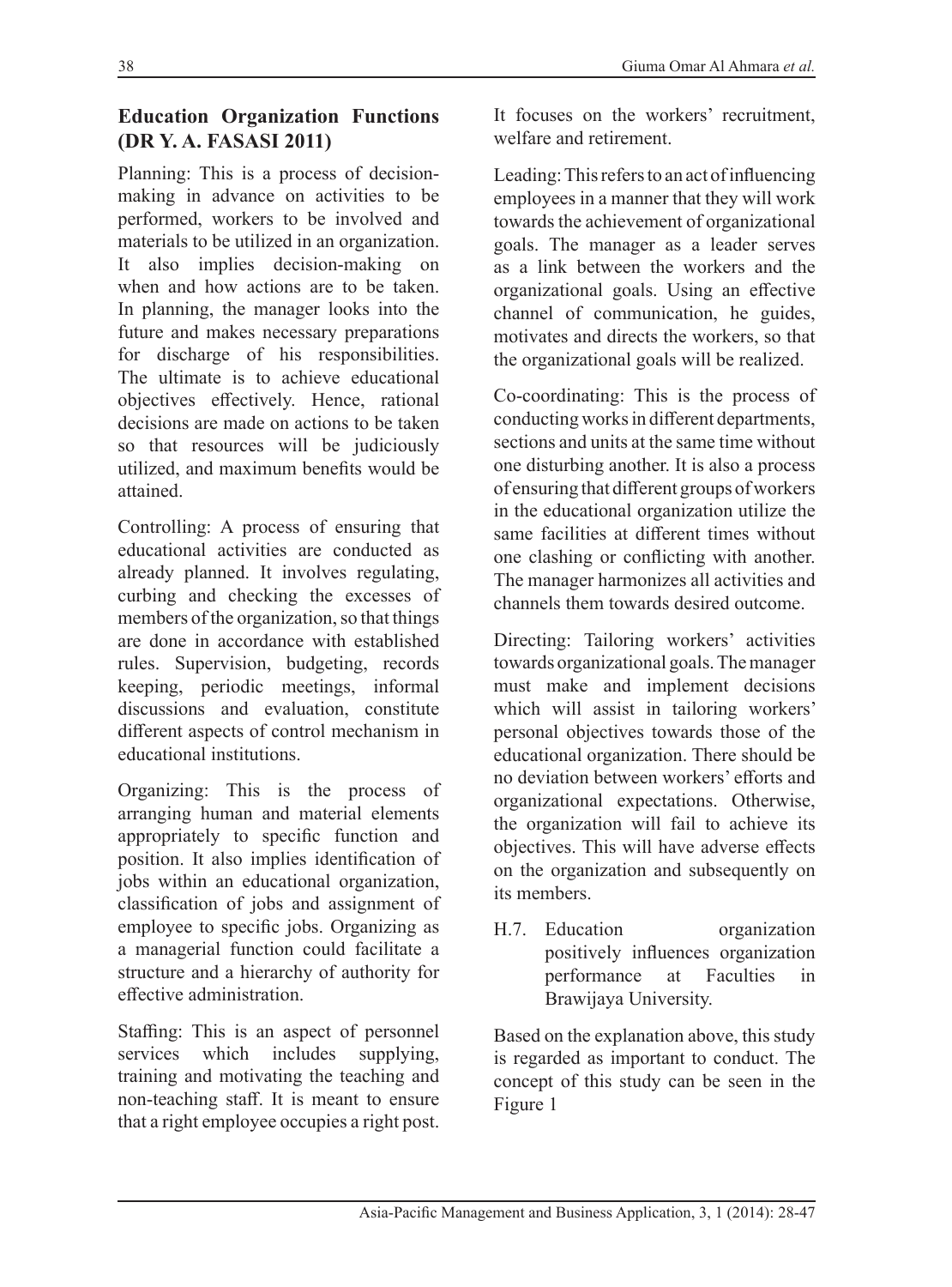

**Figure 1. The Concept of Study**

#### **Methodology**

This study tests the causal relationships among variables including knowledge management, learning organization and organization performance at faculties in Brawijaya University.

#### **Population and Sampling**

The target population in the current study used sample from the administrative staffs in Brawijaya University faculties in which knowledge management and organizational learning practices are being measured indirectly by means of assessing the perceptions of such staff members. Such staff was deemed to be fully conversant with the phenomena being investigated, due to the fact that they are either influenced or affected by, those knowledge and learning processes which occur in higher education institutions.

For purposes of the current research, the term 'higher education' refers to universities. As previously stated, the current study was designed to collect information from staff management in Brawijaya University in Indonesia.

#### **Data Collection**

The data of this research are collected through references, documents and prepare a questionnaire distributed to the population of the study through direct distribution and then gathered after the preparation of the study population by the researcher and he can sit sometimes with them to clarify some things to increase the response rate and to ensure the completion of the form is complete.

#### **Data Analysis**

Prior to PLS analysis (Partial Least Square) because the variables examined are the latent variables is a variable material (Latent Variable, Unobservable Variable, Construct) that is observed in the real world. Thus a variable which is not measured directly but is formed through many observed dimensions. The program package Smart (PLS) is used before testing the validity and reliability by using SPSS with the purpose to know the validity and reliability of indicators used. The indicator is not valid and cannot be issued from reliability construct, so that only valid indicators of reliability and that's what PLS analysis.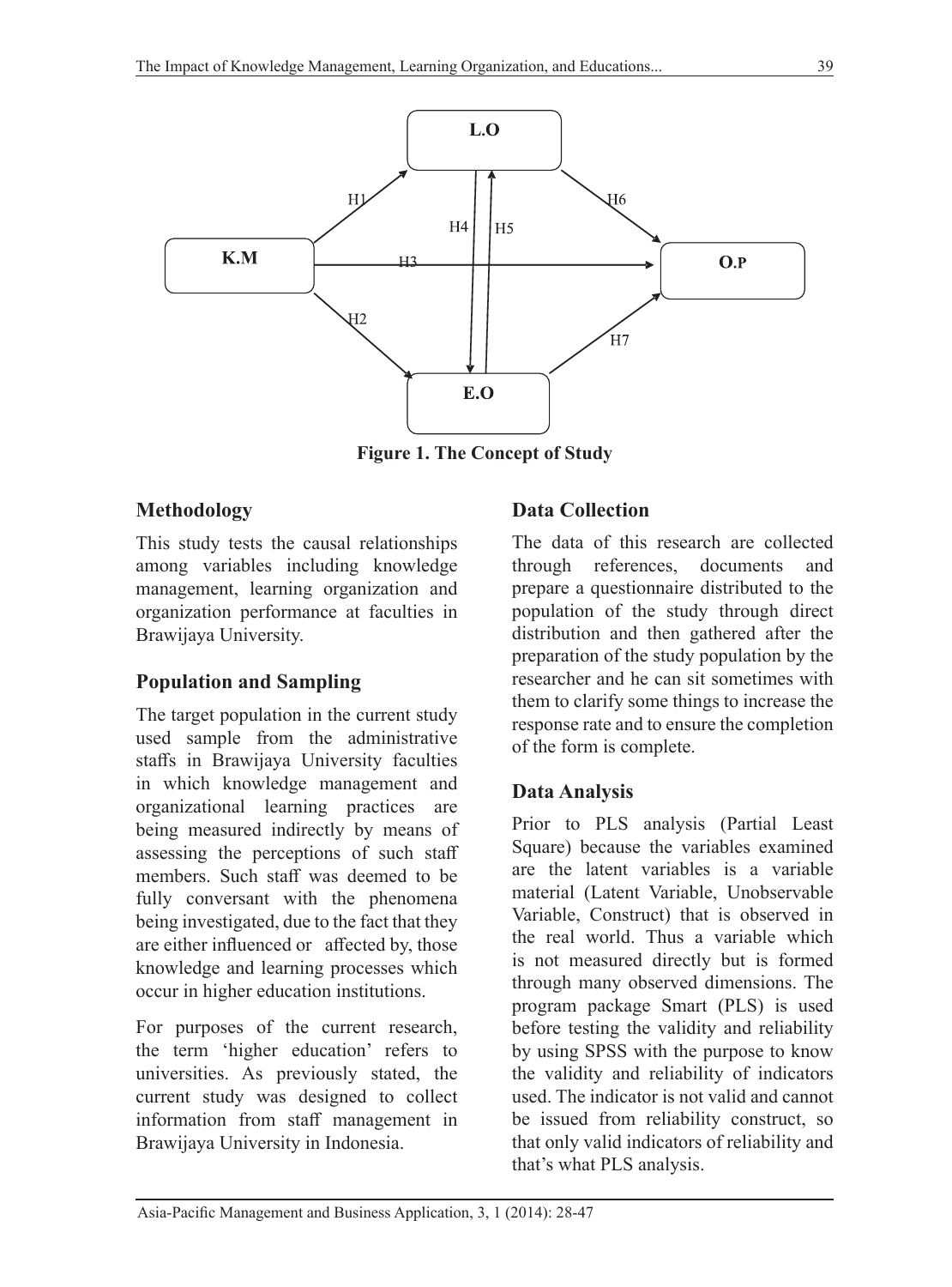# **Hypothesis Test**

Hypothesis test is made based on research purposes. Hypothesis test is used to determine whether a latent variable charge indicators is significant or not. Further, it is used to find out whether there is an influence of (significant) or not between the exogenous latent variables to endogenous latent variables. To test the significance of the t-test statistics, trust level used is 95%, thus limit of inaccuracy or precision  $(\alpha)$  = 5% or equal to 0.05. It results in t table value of 1.96. Therefore:

- If t-statistic  $\leq 1.96$ , then H0 is accepted while Ha is rejected
- If t-statistic  $> 1.96$ , then H0 is rejected while Ha is accepted.

## **Result and Analysıs**

Hypothesis testing are used to test the hypothesis developed in the model, namely the influence of exogenous variables on endogenous variables. Testing criteria states that it happens if the value of T-statistics is greater than 1.96. On the other hands, the existence of a significant effect of exogenous variables on the endogenous variables on each hypothesis is predetermined. Hypothesis testing can be known through the T-statistics.

The first hypothesis states the influence of knowledge management on the learning organization. it can be seen that the value of knowledge management Statistics towards learning organization is  $5.409$  ( $> 1.96$ ). This means, it directly gives significant effect on knowledge management learning organization. Thus the first hypothesis is fulfilled.

The second hypothesis states if knowledge management influences education organization. it can be seen that the value Statistics between knowledge management to education organization is  $0.490$  (<1.96). This means, knowledge management directly gives no significant effect on education organization. Thus the second hypothesis is not fulfilled.

The third hypothesis states the influence on the organization of knowledge management performance. it can be seen that the value Statistics between knowledge management to organization performance is  $1.520$  (<1.96). This means, knowledge management directly gives no significant effect on organization performance. Thus the third hypothesis is not fulfilled.

The fourth hypothesis states the influence on education organization on learning organization. it can be seen that the value of the learning organization Statistics towards education organization is 7142 (> 1.96). This means that learning organization directly gives a significant effect on education organization. Thus the fourth hypothesis is fulfilled.

The fifth hypothesis stated the influence of education organization on organization performance. it can be seen that the value Statistics between education organization to organization performance is 0407 (<1.96). This means, that education organization gives no direct significant effect on organization performance. Thus the fifth hypothesis is not fulfilled.

The sixth hypothesis states the effect of education on the learning organization. it can be seen that the value Statistics between education organization towards learning organization is  $5405$  ( $> 1.96$ ). This means that education organization gives direct significant influence on the learning organization. Thus the sixth hypothesis is fulfilled.

The seventh hypothesis states the effect of education organization to organization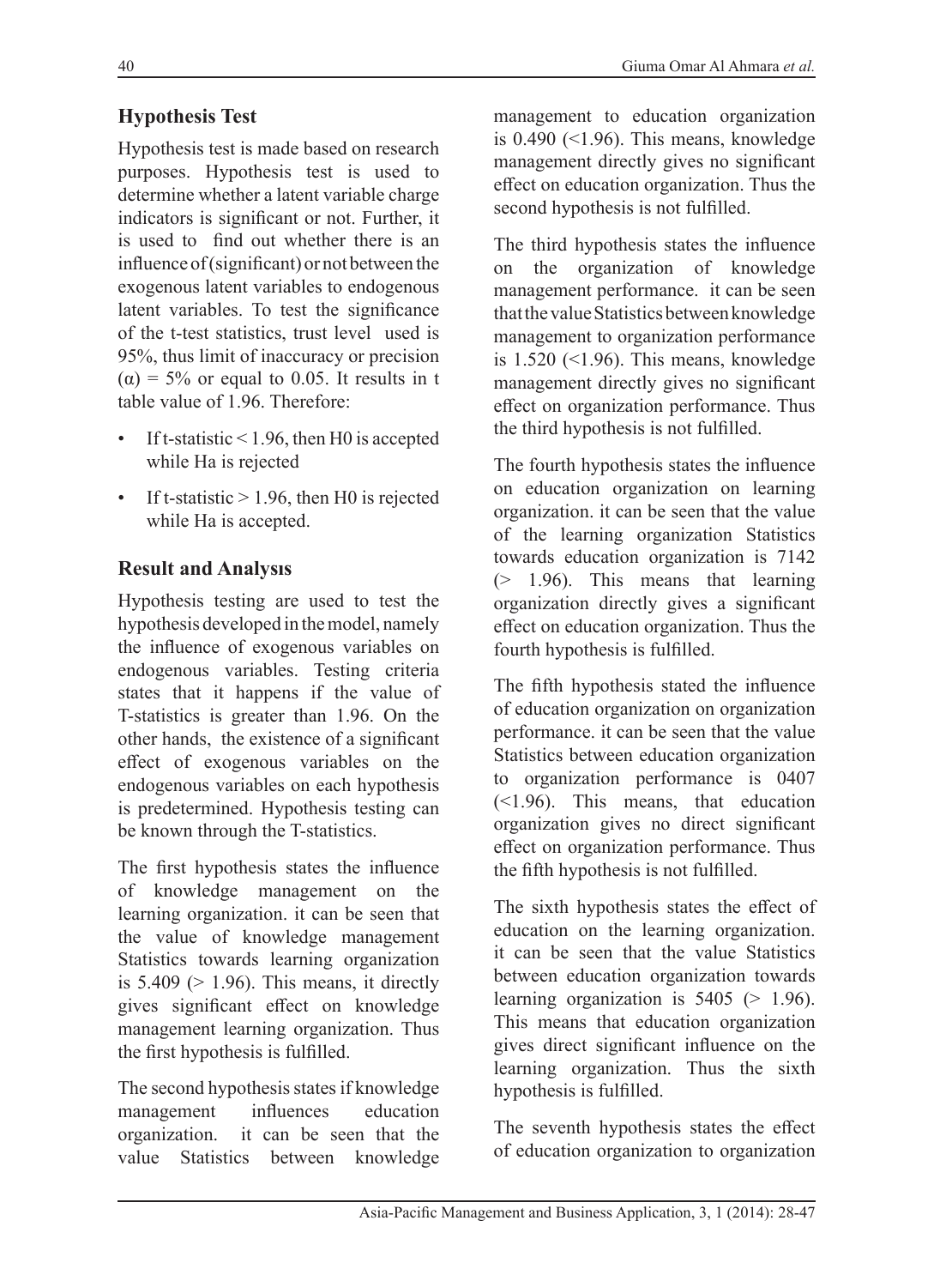performance. it can be seen that the value Statistics between education organization to organization performance is  $0739$  (<1.96). This means that education organization gives no significant effect on organization performance. Thus the seventh hypothesis is not fulfilled.

## **Dısscussıon**

#### **The Effect of Knowledge Management on Learning Organization**

Based on the results of the analysis, it is concluded that knowledge management gives direct positive and significant impact on the learning organization, in which the stronger knowledge managemen, the better is the learning organization. The hypothesis formulated in this study showed results which are consistent with research conducted by Liao and Chi-chuan Wu (2009) which states that there are positive influences of knowledge management to organizational learning. It is also inconsistent with the research conducted by Mohammad Jamalzadeh (2012), who says that there are positive and meaningful relationship between knowledge management and organizational learning's elements.

Based on the result of the analysis, it is concluded that there is also the ability to learn from the colleagues staff of Brawijaya University as they have the ability to know what is going on around them on things related to the administrative work and the existence of a desire to learn and this supports the fact that there is a relationship between learning and knowledge management.

#### **The Effect of Knowledge Management on Education Organization**

Based on the result of the analysis, it is concluded that knowledge management gives no direct and no significant positive effect on the education organization. There is a fact stating that the stronger knowledge management tend to improve education organization, however; the increase was not significant. The hypothesis formulated in this study showed results which are consistent with the research conducted by Mahmmood Ghorbani, Mohammad Javad Tavasoli Noghabi and Nikoukar (2011) which states that there is a meaningful relation between organizational education and knowledge management.

The hypothesis showing the weakness of the relationship between knowledge management and education organization (UB) observed in this study reveals the fact that knowledge management is not integrated into the university curriculum, especially in the field of management, economics and business administration. The introduction of knowledge management programs to be integrated in a university curriculum plays an important role as nowadays there is a growing number of interest in the world of economics and management.

#### **The Effect of Knowledge Management Organization on Organization Performance**

Based on the result of the analysis, it is concluded that knowledge management gives no direct and significant negative effect on organization performance, in which the stronger knowledge management, the organization performance tends to be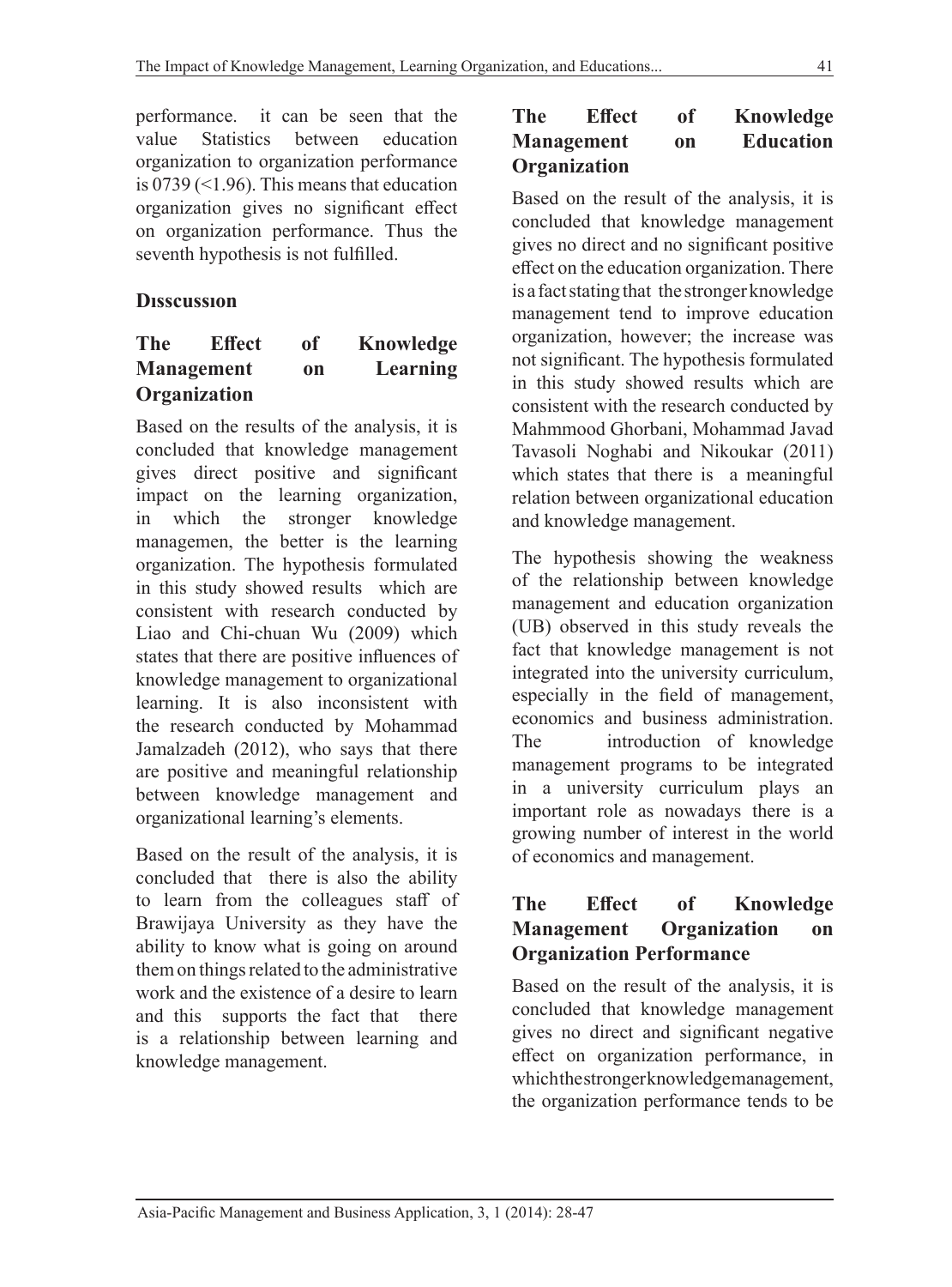lowered. However, the decrease was not significant. The hypothesis formulated in this study showed the results which are consistent with research conducted by Dusya Vera and Mary Crossan (2012) which states that there are relationships between leaning / knowledge / IC and performance. It is also inconsistent with the research conducted by Shu-hsien Liao and Chi-chuan Wu (2009), who presented the results that the influence of the firm's knowledge management to organizational performance is significant. Then, it is also not in line with Shu-Mei Tseng's (2014) study which states that knowledge management capabilities (KMC) has a positive influence on corporate performance.

By conducting this study, the relationship between knowledge management and organizational performance hypothesis (UB) is clear. The decline is not great, in this case the University needs to adopt training courses in the field of knowledge management to support the staff management and inform them the role of knowledge management to increase the performance of the university to compete with other universities in terms of organizational performance.

#### **The Effect of Learning Organization on Education Organization**

Based on the result of the analysis, it is concluded that the learning organization is directly positive and gives significant impact on the education organization. In other words, it can be said that the stronger learning organization is, the better is the education organization. Other previous studies have never addressed relevant and reliable hypothesis as this research did.

The reliability and validity of this hypothesis in this study indicate the fact that the role of training after the end of

education can increase the experience of the faculty staffs and this is very much shown in the behavior shown by the staffs who wants to always increase their experiences and performances by learning any new programs which can support the university in developing the administration procedures. This finding is confirmed by the finding found during the research was conducted which thus gives a clear evidence that the selection of staff to work tin the university has been done in accordance with the appropriate selection criteria.

## **The Effect of Learning Organization On Organization Performance**

Based on the results of the analysis, it is concluded that the learning organization gives no direct significant positive effect on organization performance. In this case, the stronger learning organization is, the better the organization performance. However, the increase was not significant. Other previous studies have never addressed relevant and reliable hypothesis as this research did.

Assumed that there will be a relationship between learning organization and organizational performance, but in this study, it seems that the relationship is not strong, and in this case should be coordinated in how to increase awareness among the staff in how learning to performance and career are this through motivations and training.

# **The Effect of Education Organization on Learning Organization**

Based on the result of the analysis, it is concluded that the education organization directly gives positive and significant impact on the learning organization, in which the stronger the organization of education, it tends to improve learning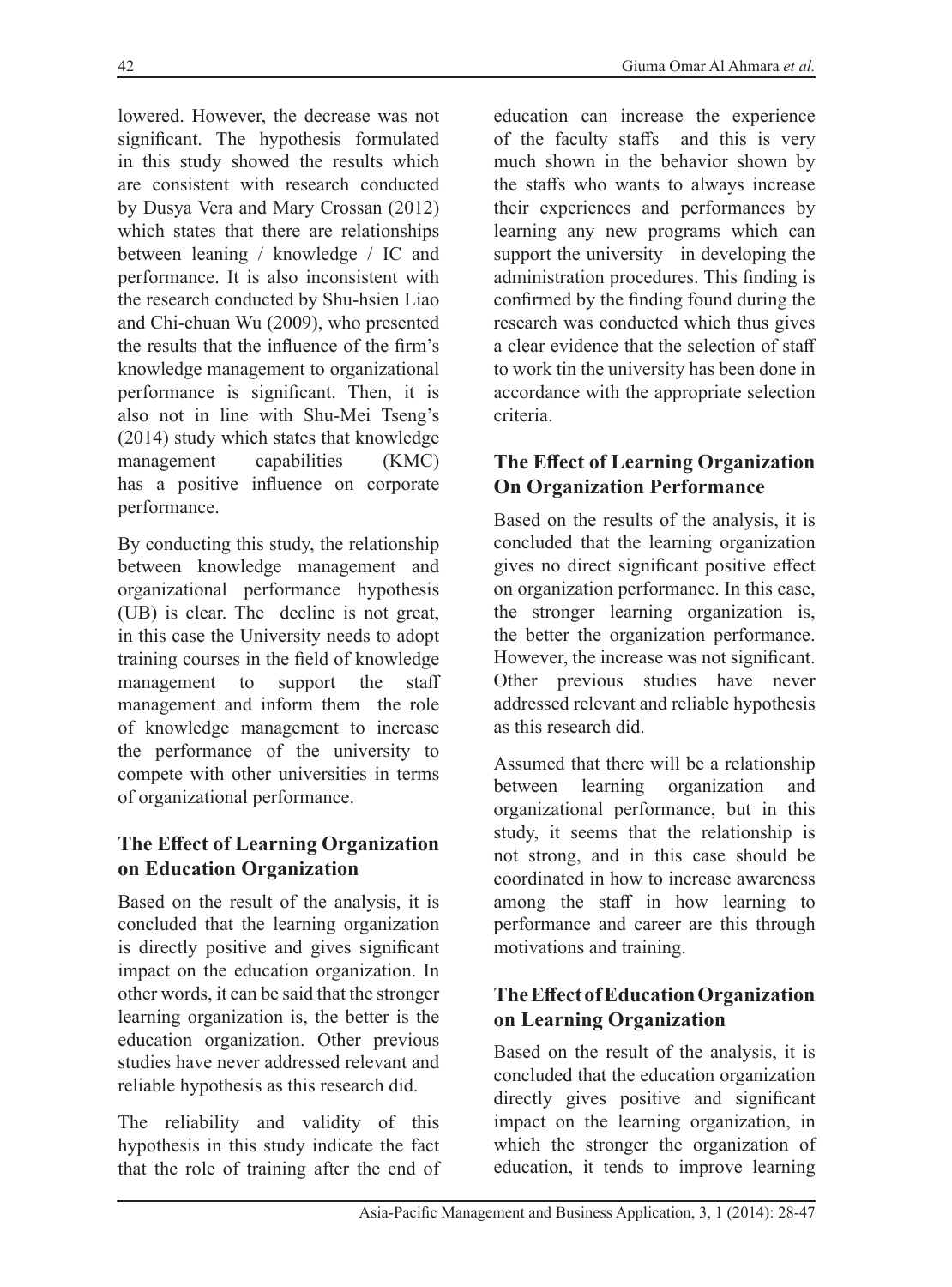organization. The hypothesis formulated in this study showed the results which are consistent with a research conducted by Liao and Chi-chuan Wu (2009) which states that there is a positive relationship between the firm's organizational learning and its organizational performance. It is also consistent with research conducted by Farid M. Qawasmeh, Ziad S. Al-Omari (2013), who state that there is positive statistical correlation exists among the seven dimensions of learning organization as well as a positive statistical correlation on organizational performance. Then, it is also in line with Norashikin Husseina's (2014) research which states that the learning organization culture has direct effects on organizational performance.In this case in Brawijaya University with an interest in this aspect, helps its staffs to have a knowledge on management tasks.

## **The Effect of Education Organization on Organization Performance**

Based on the results of the analysis, it is concluded that the education organization does not have direct significant positive effect on organization performance, in which the stronger the organization of education, the better the organization performance. However, the increase was not significant. None of the previous findings of the previous research address relevant and reliable hypothesis as what this research did.

The performance can be seen from the performance shown by students and faculty members in their daily interaction. In seeing this further study needs to be conducted to see the relationship education and the Organization performance which the members are students and faculty members.

# **Practical Implications**

The main trust of the current study, as stated in chapter one, is grounded in the fact that the impact of knowledge management, learning organization, and educational organization on organization performance concepts, as covered in the existing literature, have been treated independently by some authors, and the interactions between the concepts have been taken for granted. Such coverage has resulted in increased ambiguity surrounding the interrelationship of the four concepts. In addition, the focus is put too much on business organizations, while other sectors of the economy, such as education, which is continuously preoccupied with knowledge and learning activities, has not received much attention. Focusing on that fact, a central concern then is taken has been taken by the researcher by addressing broad issues, namely the determination of the influence of knowledge management on organizational learning, and the identification of the dimensions of interdependence between knowledge management and organizational learning in higher education on organizational performance in university context.

Based on the results of the study it becomes clear that there is a positive relationship between education and the learning organization and knowledge management, learning organization and the education organization.

There is no positive relationship between education organization and organizational performance, knowledge management and organizational education, knowledge management and organizational performance, learning organization and organizational performance.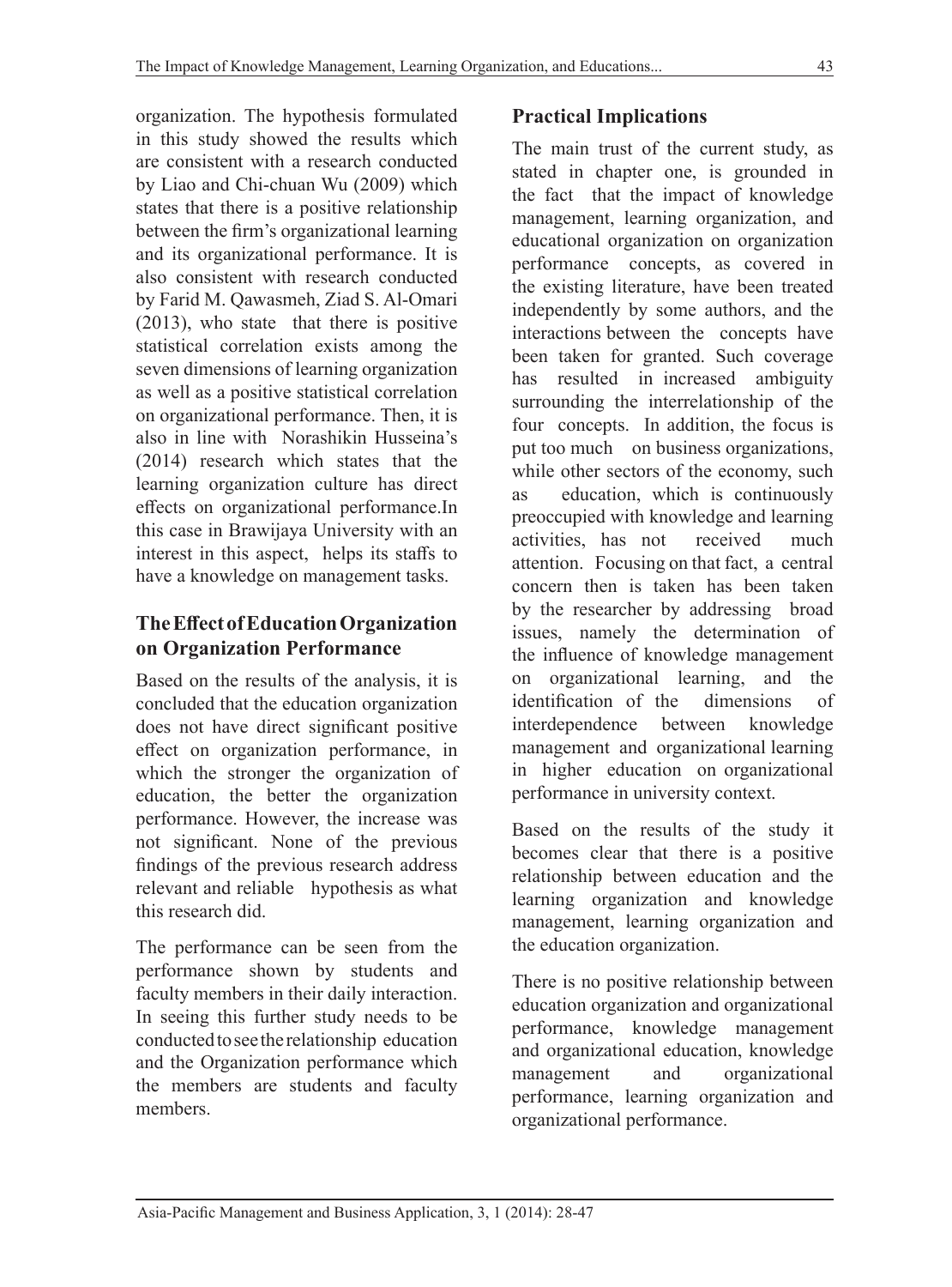## **Conclusions**

The institutions of higher educations and the nature of the role assigned to them and the responsibilities placed on are very important as a media of exercise once there is urgent need for the application of knowledge management development. Those will be realized once it is supported by higher education institutions which has good human resources, technology, information systems. It is done by giving contribution in community service organizations which later produce knowledge athat re more ready than others in adopting knowledge management.

The application of knowledge management requires a combination of components, the most important - the organizational culture supports the exchange and disseminates the knowledge, and IT infrastructure which can support the knowledge of management processes. To realize it, it requires the support and commitment from senior management to project knowledge stimulate and encourage individual initiatives and collect support and subsidize the concept of knowledge management.

The application of knowledge management in a number of areas of higher education institutions (scientific research, libraries, administrative services, the development of faculty members, improve the educational process, student services, e-learning .... etc) all contribute to the construction of knowledge.

#### **Contribution of the Research**

In terms of policy, the major contribution made by the current study deals with the provision of the correlation between knowledge management practices and

When higher education is facing some of the challenges that threaten its sustainability and development, including the decline in government funding and increasing competition both at home and abroad, there is a need of applying effective management of knowledge in higher education in the institutions which can provide platforms to build their competitiveness and sustainability. This study contributes to the provision of this framework in terms of which it can help achieving such platform.

#### **Recommendations**

By referring to the previous explanation of the study and its findings, the researcher proposes a number of recommendations which will hopefully contribute to the promotion of the concept, and activate the self knowledge in a positive way which are elaborated as follows:

- 1. Educational institutions need to work based on the development of specific goals regarding the application of knowledge management at Brawijaya University which later can guarantee the effort of achieving the best returns in the positive development of work by proposing well-defined strategic plan, and raise educational and research outputs.
- 2. Educational institutions need to reconsider the rehabilitation of information to keep abreast of developments in the yard of knowledge and take an advantage of them in the application of modern concepts of knowledge in Brawijaya University.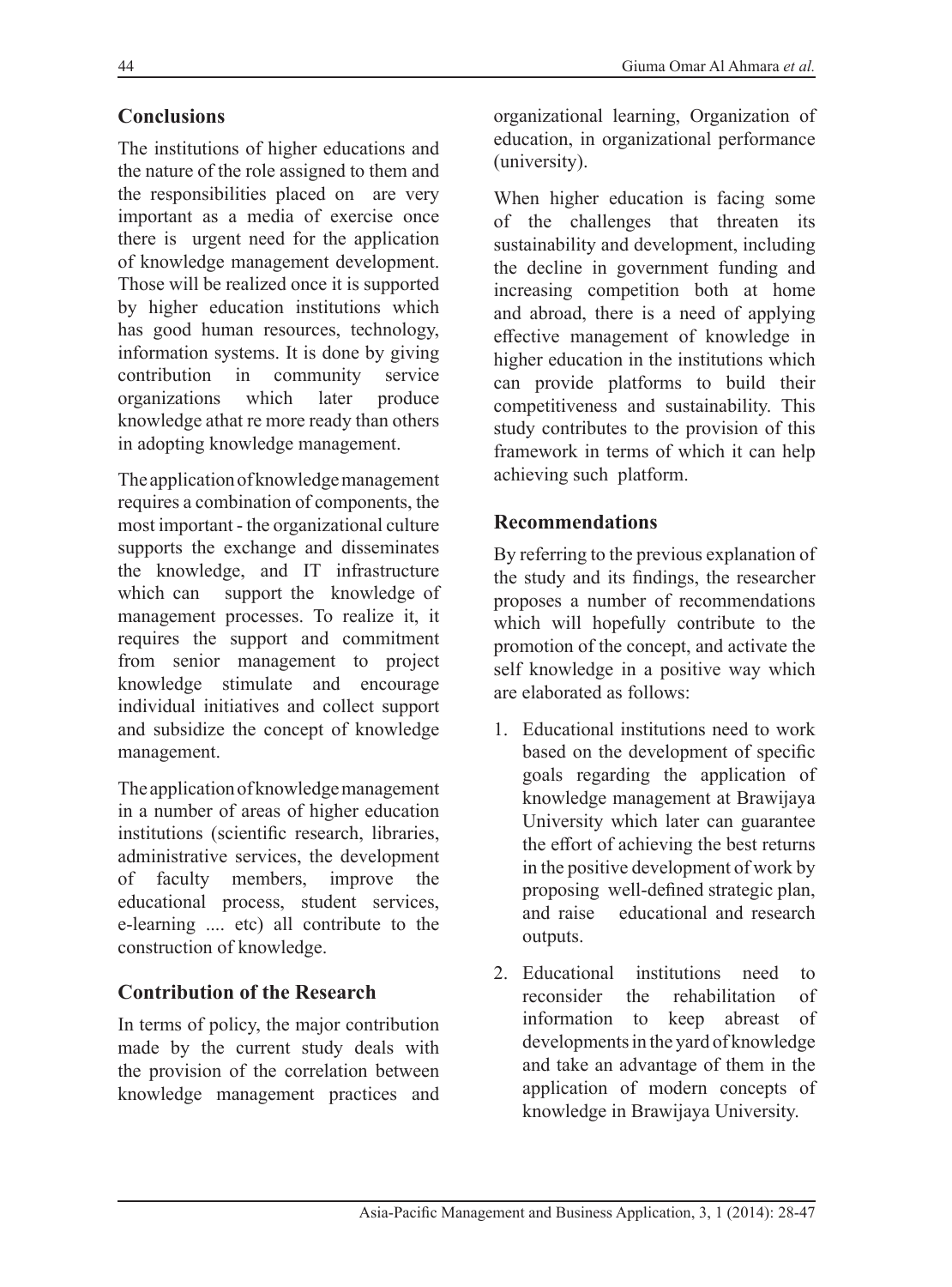#### **Notes on Conributors**

**Giuma Omar Al Ahmar** is a lecturer in Azzaytuna University, Libya. He has graduated Master of Management at University of Brawijaya.

**Ainur Rofiq** is a senior lecurer in Management Department, Faculty of Economics and Business, Univerity of Brawijaya, Malang, Indonesia. He got his Doctorate Degree in E – Commerce, University of Southern Queensland, Australia. His research interests are in E-Commerce, E-Marketing, E-Learning, E-government, Fraud and digital forensic, Online social media, Knowledge Management.

**Djumilah Hadiwidjojo** is a Professor in Management Department, Faculty of Economics and Business, Univerity of Brawijaya, Malang, Indonesia. Her research interests are in Strategic Management and Entrepreneurship.

#### **References**

- Appelbaum, H. and Gallagher, J. (2000) The competitive advantage of organizational learning, Journal of Workplace Learning, 12 (2), pp. 40–56.
- Argyris, C. and Schön, D. A. (1978) Organizational Learning: A Theory of Action Perspective, Addison-Wesley, Reading, MA.
- Birasnav, M, Albufalasa, M, and Bader, Y. (2013). The role of transformational leadership and knowledge management processes on predicting product and process innovation: An empirical study developed in Kingdom of Bahrain. Tékhne, 11(2), 64-75.
- Batool, Z and Qureshi, R.H. (2007) Quality Assurance Manual for Higher Education in Pakistan,<br>Higher Education Commission. Education Commission, Pakistan.
- Cavaleri, S. A. (2004) Leveraging organizational learning for knowledge and performance, The Learning Organization, 11(2), pp. 159–176.
- Davenport, T. and Prusak, L. (1998) Working Knowledge: How Organization Management What They Know, Harvard Business School Press, Boston.
- De Geus, A. (1988) Planning as learning, Harvard Business Review, March– April, pp. 70–74.
- Easterby-Smith, M., and Lyles, M.A. (2003) "Introduction: Watersheds Of Organizational Learning<br>and Knowledge Management" and Knowledge Management" in the Blackwell Handbook of Organizational Learning and Knowledge Management, Mark Easterby-Smith and Marjorie A. Lyles (Eds.), Bleckwell Publications, MA, p1.
- Farid M. Qawasmeh and Ziad S. Al-Omari. (2103). The Learning Organization Dimensions and Their Impact on Organizational Performance: Orange Jordan as a Case Study. Arab Economic And Business Journal 8, pp. 38–52.
- Fattahiyan S., Hoveida, R., Siadat, S.A., Talebi, H. (2013). The relationship between Knowledge Management Enablers, Processes resources and organizational Performance in Universities (Case Study: selected Universities of the Isfahan Province). International Journal of Education and Research Vol. 1 No.11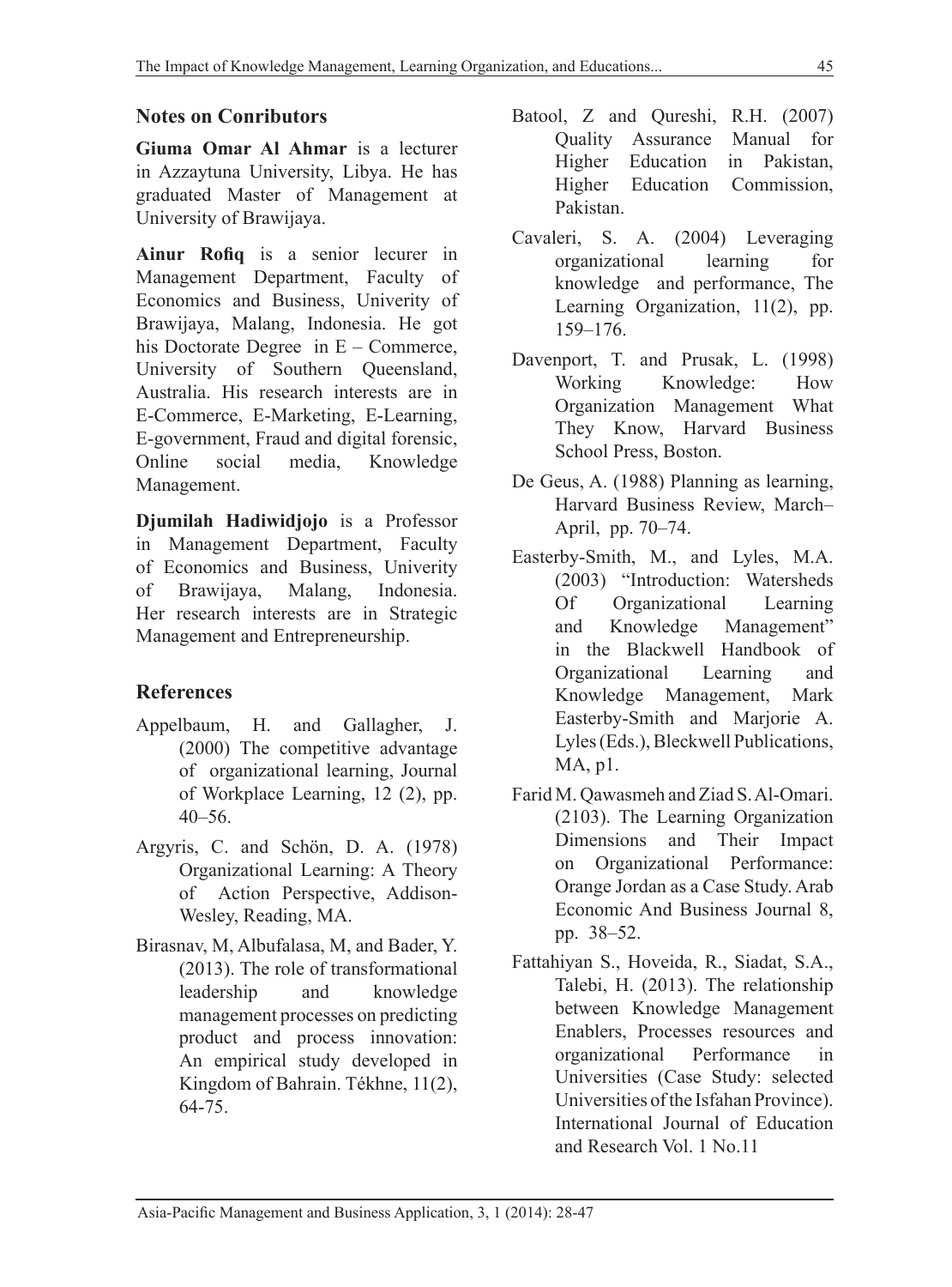- Fattahiyan, S., Azizollah, A., and Omeidi, K. (2012). The Relationship between Organizational Knowledge Strategies and Processes Knowledge Management, World of Sciences Journal Vol. 2 pp. 307-3071
- Fiol, M. (1994) Consensus, diversity, and learning in organizations, Organization Science, 5(3), pp. 403–420.
- Mohammad Ghorbani Azar (2013) The role and position of organizational culture in knowledge management in government-owned banks of Gilan Province, European Online Journal of Natural and Social Sciences 2013; ISSN 1805-3602 839 vol.2, No. 3(s), pp. 839-846
- Huber, G. H. (1991) Organizational learning: The contributing process and the literature, Organization Science, 2(1), pp. 88–114.
- Jamalzadeh, M. (2012). The relationship between knowledge management and learning organization of faculty members at Islamic Azad University, Shiraz Branch in Academic year (2010-2011). Social and Behavioral Sciences, 62, 1164-1168.
- Kidwell, J. J., Linde, K. M. V. and Johnson, S. L. (2000) Applying corporate knowledge management practices in higher education, Educause Quarterly, 4, pp. 28–33.
- Kumar, N. and Idris, K. (2006) An examination of educational institutions' knowledge performance, The Learning Organization, 13(1), pp. 96–116.
- Shu-Hsien. Liao, Chi-Chuan. Wu (2009) Knowledge Acquisition, Absorptive Capacity, and Innovation Capability: An Empirical Study of Taiwan's

Knowledge-Intensive Industries, World Academy of Science, Engineering and Technology 53.

- Liu, S., Duffy, A. H. B., and Boyle, I. M., & Whitfield, R. I. (2008). Knowledge Re-use for Decision Support. In:Realising Network Enabled Capability(RNEC'08), 13- 14 Oct 2008, Leeds, UK
- Lyles, M. A. (1988) Learning among joint venture sophisticated firms, Management International Review, 28, pp. 85–98.
- Mohammad Jamalzadeh. (2013). The Relationship between Knowledge Management and Learning Organization of Faculty Members at Islamic Azad University, Shiraz Branch in Academic year 2010-2011. Procedia - Social and Behavioral Sciences 62, pp. 1164 – 1168
- Nazim Taskin, Jacques Verville, and Ahmad Al-Omari (2013) A comprehensive framework for knowledge management system life cycle,African Journal of Business management, Vol.7(15), pp. 1285- 1295.
- Norashikin Husseina, Amnah Mohamadb, Fauziah Noordina, and Noormala Amir Ishakb. (2014). Learning Organization and its Effect on Organizational Performance and Organizational Innovativeness: A Proposed Framework for Malaysian Public Institutions of Higher Education. Procedia - Social and Behavioral Sciences 130, pp. 299 – 304
- Pasteur, K., Petit, J. and Schagan, B. (2006) 'Knowledge management and organizational learning for development', Paper presented at OWLEDGEMANAGEMENT4Dev